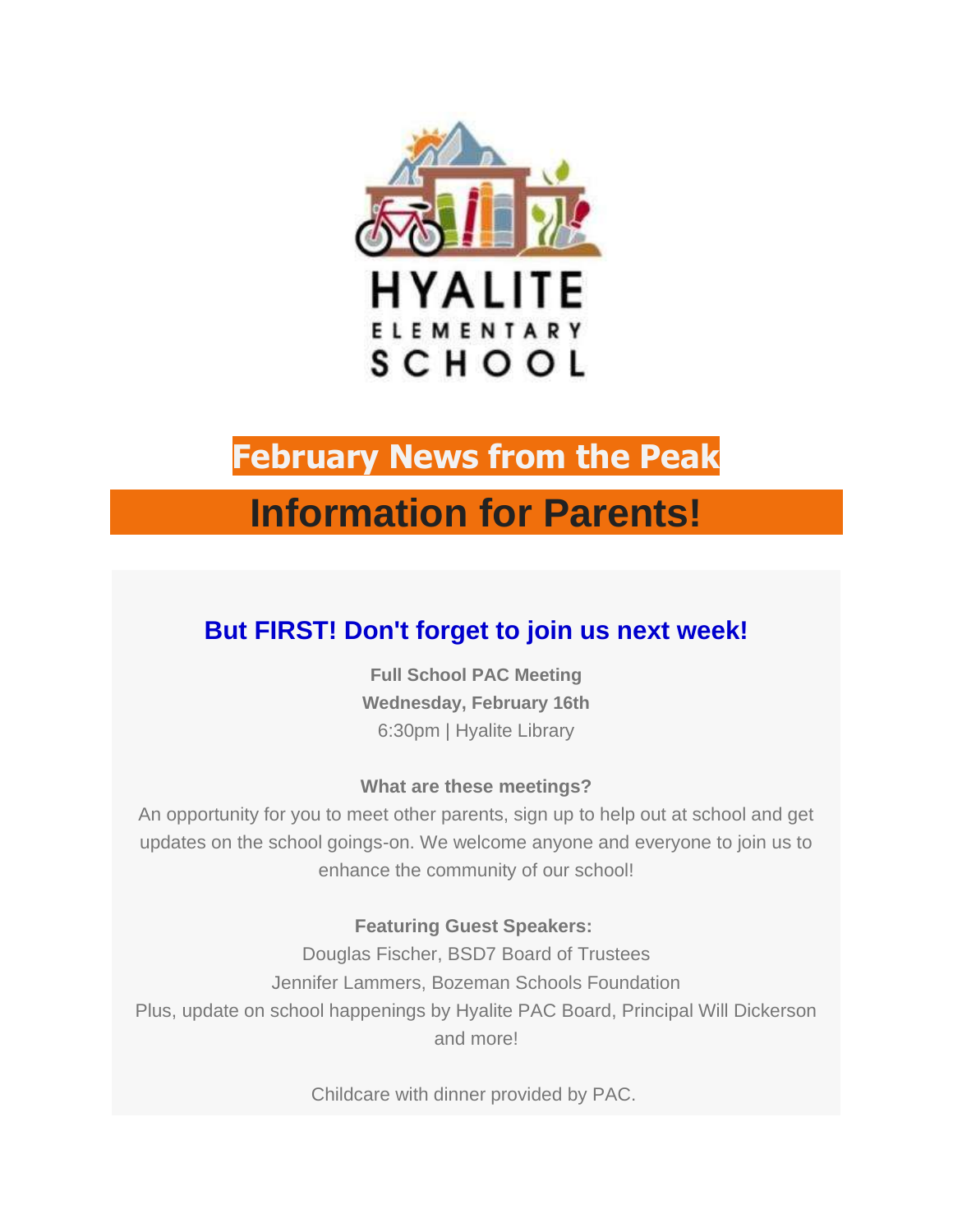# **Reunión del PAC de toda la escuela miércoles, 16 de febrero 18:30 | Biblioteca de hialita**

### **¿Qué son estas reuniones?**

Son una oportunidad para que conozca a otros padres, se inscriba para ayudar en la escuela y obtenga actualizaciones sobre lo que sucede en la escuela. ¡Damos la bienvenida a todos a unirse a nosotros para mejorar la comunidad de nuestra escuela!

#### **Con oradores invitados:**

Douglas Fischer, Junta Directiva de BSD7 Jennifer Lammers, Fundación de las Escuelas de Bozeman ¡Además, actualización sobre los acontecimientos escolares por parte de la Junta de PAC de Hyalite, el director Will Dickerson y más!

Cuidado de niños con cena a cargo del PAC.

# **Mark These Dates On Your Calendar! ¡Marque estas fechas en su calendario!**

**January 3rd - March 11**

[New Student Registration](https://hyalitepac.us14.list-manage.com/track/click?u=89982cc3448ec825f4c400e9c&id=72f153922b&e=a5d431a485) open on BSD7 website **Registro de nuevos estudiantes** abierto en el sitio web de BSD7

#### **February 8th**

**Support Pack the Sack at Rib & Chop House.** Pack the Sack is a fundraising campaign sponsored by The Bozeman Rib & Chop and conducted by the Bozeman Schools Foundation in partnership with the Gallatin Valley Food Bank. Pack the Sack raises money for the Healthy KidsPack Program which provides 400 KidsPacks a week to local students!

\*\*\*\*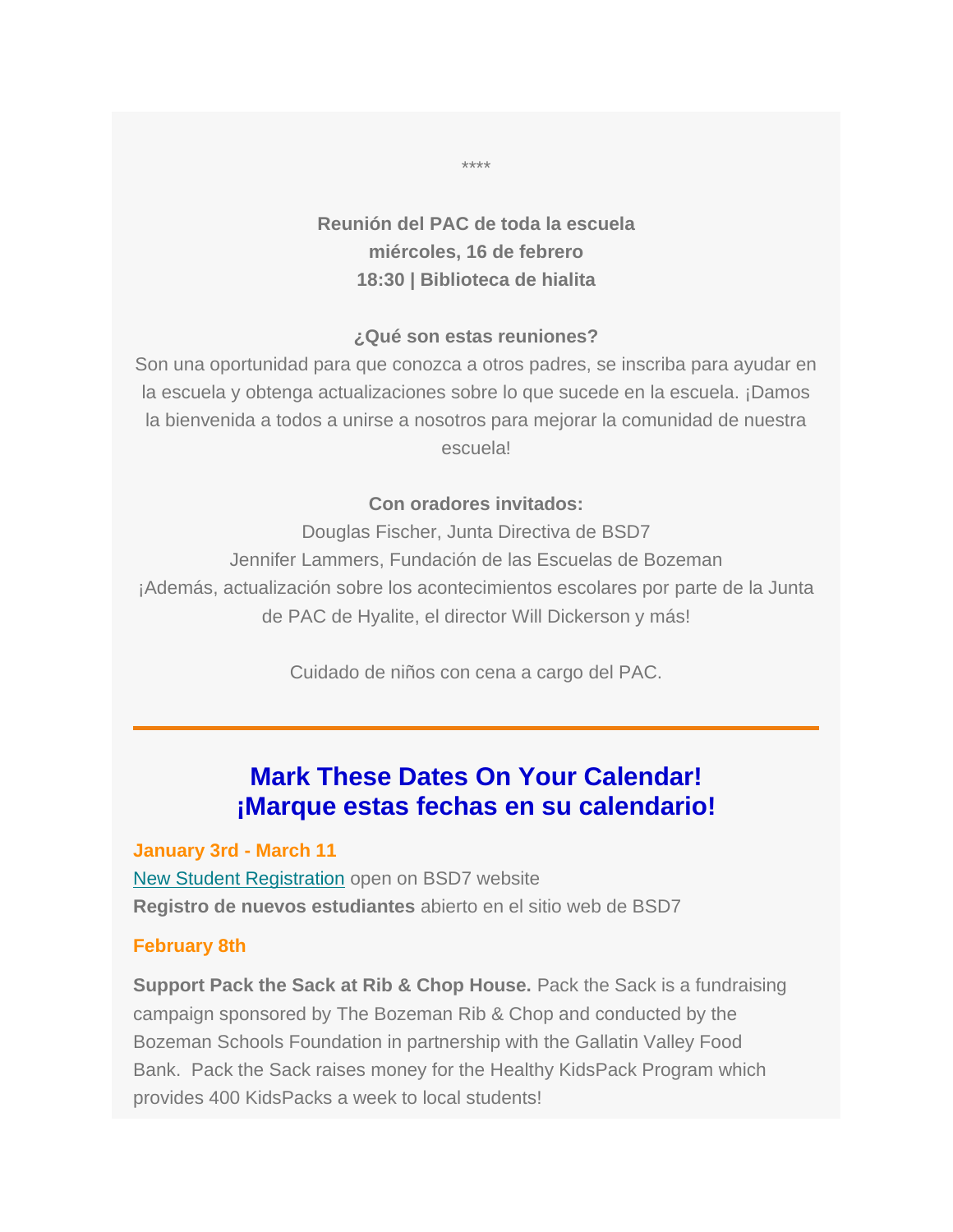Apoye a Pack the Sack en Rib & Chop House. Pack the Sack es una campaña de recaudación de fondos patrocinada por The Bozeman Rib & Chop y realizada por Bozeman Schools Foundation en asociación con Gallatin Valley Food Bank. ¡Pack the Sack recauda dinero para el Programa Healthy KidsPack que proporciona 400 KidsPacks por semana a estudiantes locales!

## **February 16th**

**Square 1 Art orders due!** This is a PAC fundraiser to brings much needed funding to our kids and school! Pedidos de Square 1 Art vencidos! \*¡Este es un evento para recaudar fondos del PAC que trae fondos muy necesarios para nuestros niños y la escuela!

### **February 16th**

**All Parent PAC Meeting: Updates from the School District & Bozeman Schools Foundation** Reunión de todos los padres del PAC \*Childcare and dinner for kiddos provided

### **February 21st**

**NO SCHOOL**: President's Day NO HAY CLASES

### **March 12 - 20th**

**NO SCHOOL**: Spring Break NO HAY CLASES

## **April 22nd**

**Hyalite vs. Meadowlark Lip Sync Battle** Hyalite vs. Meadowlark Lip Sync Battle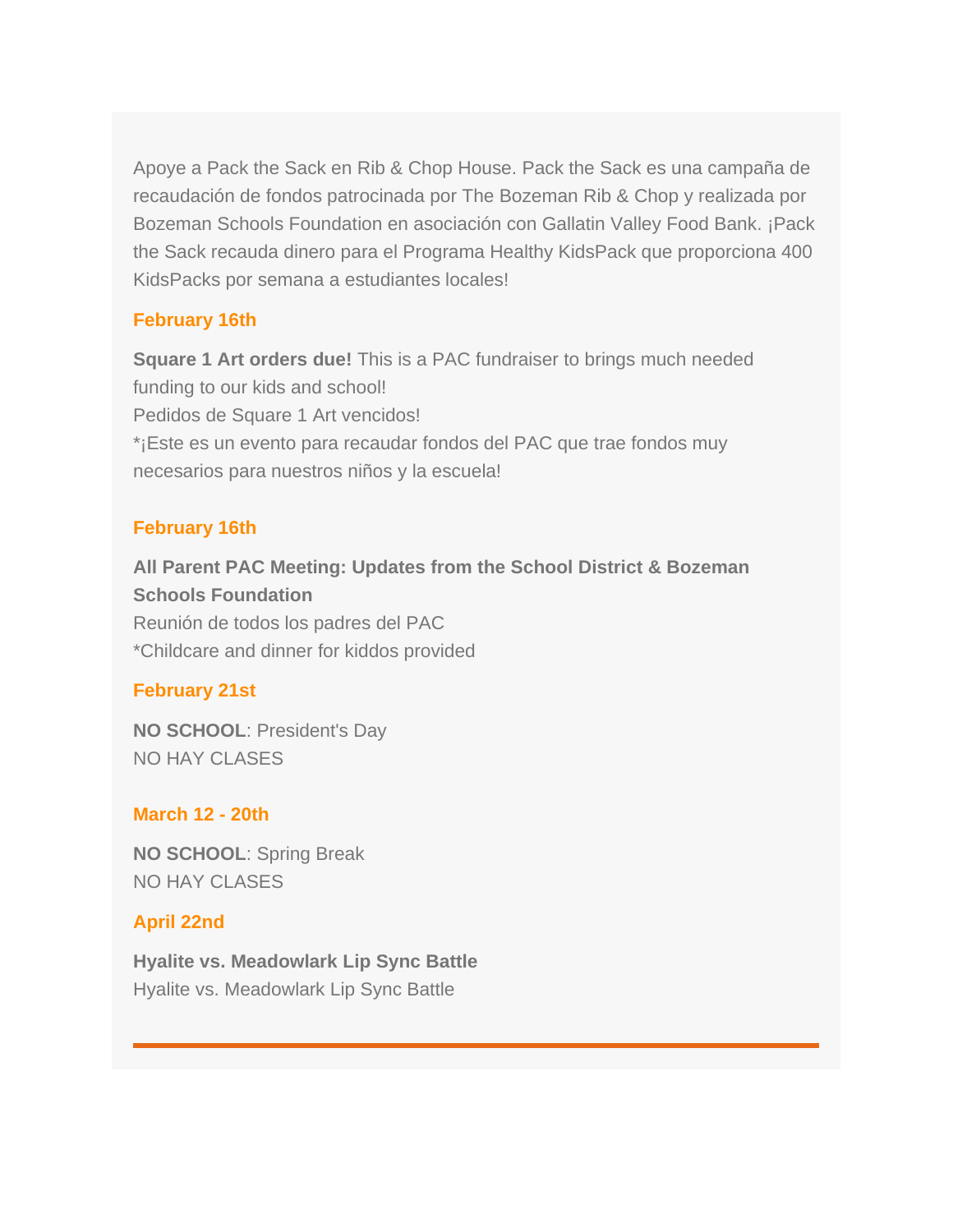# **PAC Updates Actualizaciones de PAC**

## **Save your Crayons!**

Coming soon - the Hyalite PAC will be collecting old crayons for recycling as part of Crayola's Crayon Initiative.

# **STEAM Club Update**

STEAM Club is starting up - this is a PAC funded after school program for Kindergarteners. More information coming soon.

Want STEAM Club for your child's grade? Contact the PAC to volunteer!

# **Don't forget Amazon Smile!**

Link your Amazon Prime account to Amazon Smile to support the school.

# **Don't forget your BoxTops receipt!**

Download the app, scan your receipts and get money for the school!

# **What is the PAC supporting right now?**

Your help funding the PAC funds these amazing programs: Class Trips to Crosscut Cross Country Ski Area STEAM in-class lessons from area organizations like MOSS Teacher Appreciation projects

\*\*\*\*

## **¡Guarde sus crayones!**

Próximamente: Hyalite PAC recolectará crayones viejos para reciclarlos como parte de la Iniciativa Crayon de Crayola.

# **Actualización del club STEAM**

STEAM Club está comenzando: este es un programa extracurricular financiado por PAC para niños de jardín de infantes. Más información próximamente. ¿Quiere STEAM Club para el grado de su hijo? ¡Comuníquese con el PAC para ser voluntario!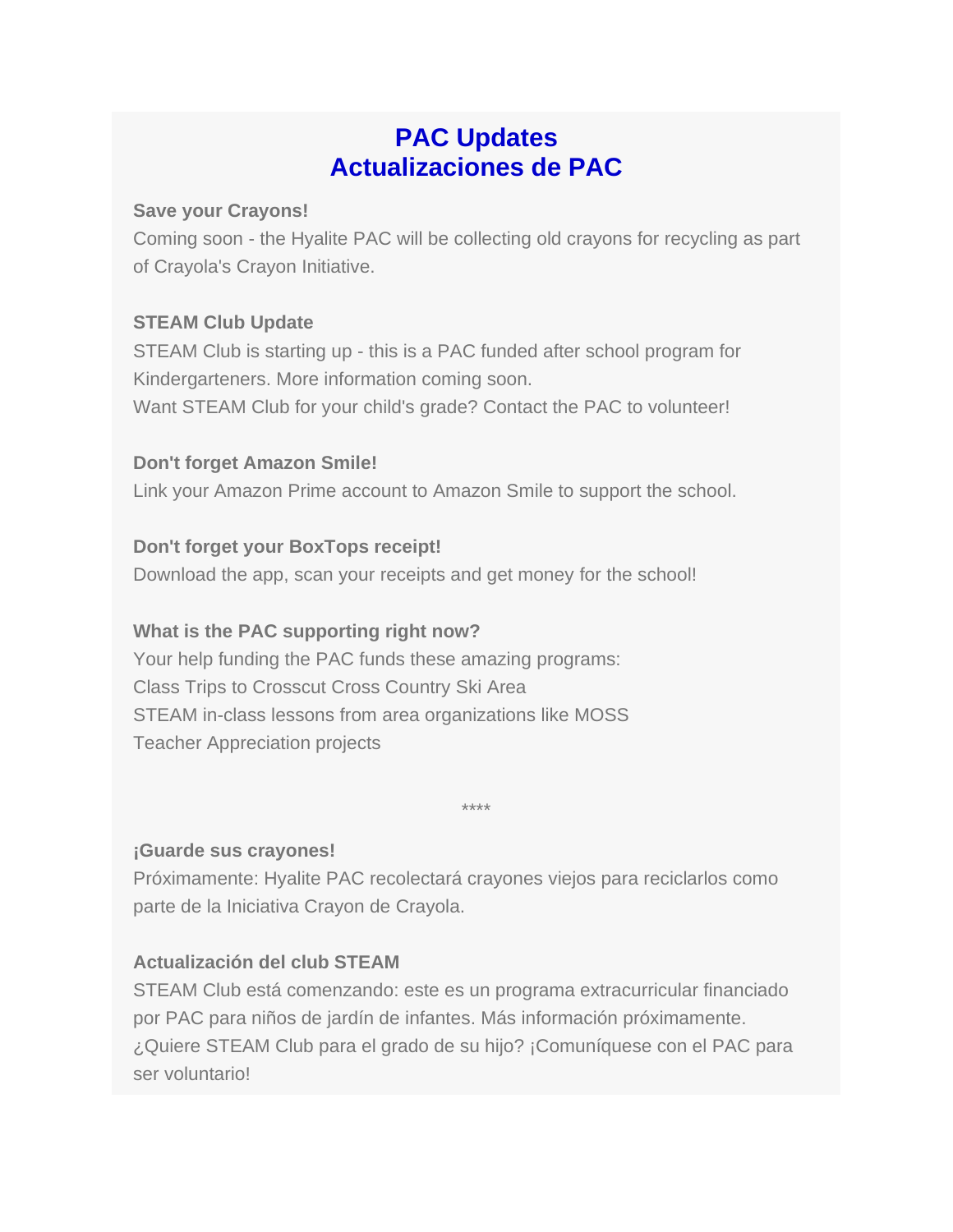#### **¡No te olvides de Amazon Smile!**

Vincule su cuenta de Amazon Prime a Amazon Smile para apoyar a la escuela.

#### **¡No olvide su recibo de BoxTops!**

¡Descarga la aplicación, escanea tus recibos y obtén dinero para la escuela!

# **¿Qué está apoyando el PAC en este momento?**

Su ayuda para financiar el PAC financia estos increíbles programas: Viajes de clase a Crosscut Cross Country Ski Area Lecciones STEAM en clase de organizaciones del área como MOSS Proyectos de agradecimiento a los maestros

# **Head out to recess to help teachers Salir al recreo para ayudar a las maestras**

Can you cover a lunch or a recess? Let's help out our Hyalite teachers & staff! The best thing we can do for teachers right now is head over during a morning, afternoon or lunch recess to give them a much needed and well deserved break throughout the day!

**Is it cold outside?** Classes will be inside and that's when teachers need help too!

### **Here's the schedule:**

9:30-9:45 1st Recess 10:00-10:15 3rd Recess 10:15- 10:30 K/2nd Recess 10:50- 11:05 ish 3rd Lunch 11:05-11:40 3rd Recess 10:55-11:10ish 4th/5th lunch 11:10-11:45 4th/5th recess 11:45-12:00ish 2nd lunch 12:00-12:35 2nd recess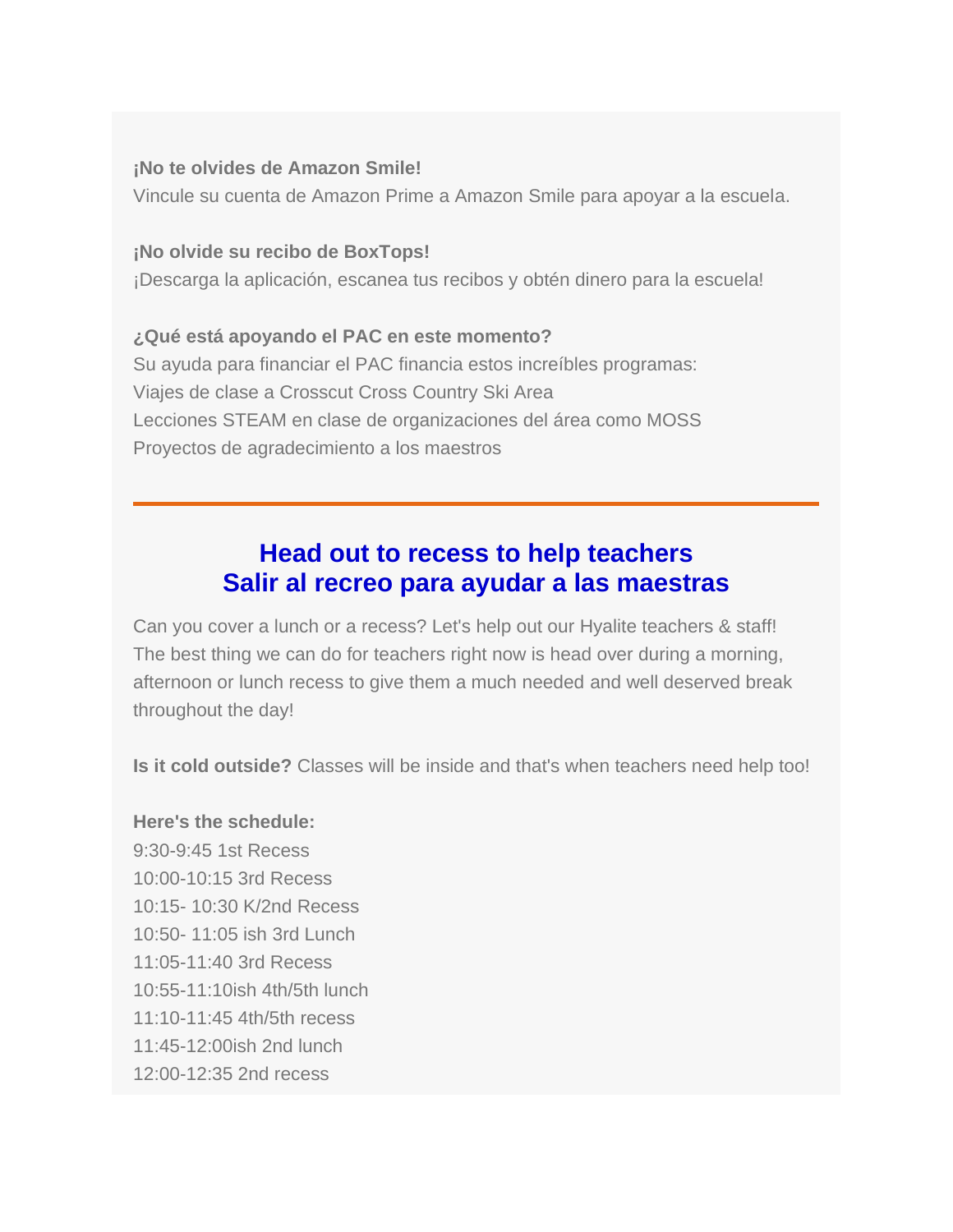11:50-12:05ish 1st lunch 12:05-12:40 1st recess 11:55-12:10ish K lunch 12:10-12:45 K recess 1:15-1:30 3rd Recess 1:35-1:50 K recess 1:55-2:10 4th/5th Recess 2:10-2:25 2nd Recess

**15 minute recesses are a priority as they are only teacher covered for the most part.**

### **How to do it:**

Head to Hyalite 5 minutes before recess starts. Check in with Ms. Vicki to get some details, a vest and necessary information. Head out to the playground and keep watch over our kiddos!

¿Puedes cubrir un almuerzo o un recreo? ¡Ayudemos a nuestros maestros y personal de Hyalite!

¡Lo mejor que podemos hacer por los maestros en este momento es ir durante un receso de la mañana, la tarde o el almuerzo para darles un descanso muy necesario y bien merecido durante todo el día!

\*\*\*\*\*

**¿Hace frío afuera?** ¡Las clases serán adentro y ahí es cuando los maestros también necesitan ayuda!

### **Aquí está el horario:**

9:30-9:45 1st Recess 10:00-10:15 3rd Recess 10:15- 10:30 K/2nd Recess 10:50- 11:05 ish 3rd Lunch 11:05-11:40 3rd Recess 10:55-11:10ish 4th/5th lunch 11:10-11:45 4th/5th recess